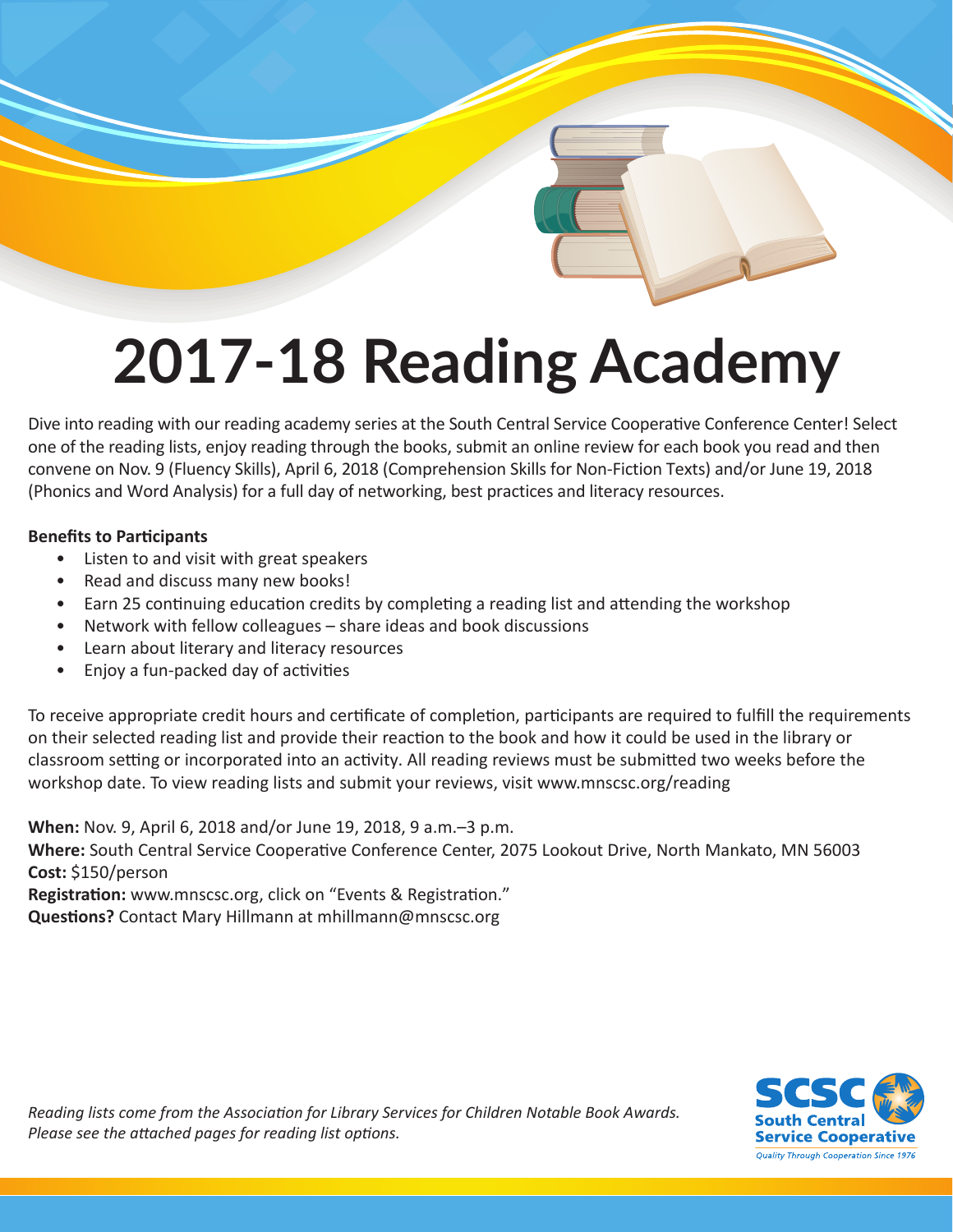## **Early Readers (Pre-K–2nd Grade) Book List**

*Read 30 of the following books or Reader's Choice and comment online about each book.*

- 1. *A Boy and a Jaquar.* By Alan Rabinowitz. Illus. by CáTia Chien. Houghton Mifflin Harcourt.
- 2. *A Dance Like Starlight: One Ballerina's Dream.* By Kristy Dempsey. Illus. by Floyd Cooper. Penguin/Philomel.
- 3. *Beautiful Moon: A Child's Prayer.* By Tonya Bolden. Illus. by Eric Velasquez. Abrams.
- 4. *Blizzard.* By John Rocco. Illus. by the author. Disney-Hyperion.
- 5. *Dory Fantasmagory.* By Abby Hanlon. Illus. by the author. Penguin/Dial.
- 6. *Draw!* By Raúl Colón. Illus. by the author. Simon & Schuster/Paula Wiseman.
- 7. *Early Bird.* By Toni Yuly. Illus. by the author. Feiwel and Friends/Macmillan.
- 8. *Feathers: Not Just for Flying.* By Melissa Stewart. Illus. by Sarah S. Brannen. Charlesbridge.
- 9. *Firebird.* By Misty Copeland. Illus. by Christopher Myers. Penguin/G.P. Putnam's.
- 10. *Firefly July: A Year of Very Short Poems.* Selected by Paul B. Janeczko. Illus. by Melissa Sweet. Candlewick.
- 11. *Flashlight.* By Lizi Boyd. Illus. by the author. Chronicle.
- 12. *Fox's Garden.* By Princesse Camcam. Illus. by the author. Enchanted Lion Books.
- 13. *Froodle.* By Antoinette Portis. Illus. by the author. Roaring Brook/Neal Porter.
- 14. *Gaston.* By Kelly DiPucchio. Illus. by Christian Robinson. Simon & Schuster/Atheneum.
- 15. *Green Is a Chile Pepper.* By Roseanne Greenfield Thong. Illus. by John Parra. Chronicle.
- 16. *Handle with Care: An Unusual Butterfly Journey.* By Loree Griffin Burns. Photographs by Ellen Harasimowicz. Millbrook/Lerner.
- 17. *Have You Seen My Dragon?* By Steve Light. Illus. by the author. Candlewick.
- 18. *Hi, Koo!: A Year of Seasons.* By Jon J. Muth. Illus. by the author. Scholastic.
- 19. *Little Melba and Her Big Trombone.* By Katheryn Russell-Brown. Illus. by Frank Morrison. Lee & Low.
- 20. *Little Roja Riding Hood.* By Susan Middleton Elya. Illus. by Susan Guevara. Penguin/G.P. Putnam's Sons.
- 21. *Mama Built a Little Nest.* By Jennifer Ward. Illus. by Steve Jenkins. Simon & Schuster/Beach Lane.
- 22. *Mr. Putter & Tabby Turn the Page.* By Cynthia Rylant. Illus. by Arthur Howard. Houghton Mifflin Harcourt.
- 23. *My Teacher is a Monster! (No, I am Not).* By Peter Brown. Illus. by the author. Little, Brown.
- 24. *Nana in the City.* By Lauren Castillo. Illus. by the author. Clarion.
- 25. *Naptime.* By Iris De Moüy. Illus. by the author. Tr. by Shelley Tanaka. Groundwood/House of Anansi.
- 26. *Queen Victoria's Bathing Machine.* By Gloria Whelan. Illus. by Nancy Carpenter, Simon & Schuster.
- 27. *Sam and Dave Dig a Hole.* By Mac Barnett. Illus. by Jon Klassen. Candlewick.
- 28. *Shh! We Have a Plan.* By Chris Haughton. Illus. by the author. Candlewick.
- 29. **Star Stuff: Carl Sagan and the Mysteries of the Cosmos.** By Stephanie Roth Sisson. Illus. by the author. Roaring Brook.
- 30. *Take Away the A: An Alphabeast of a Book!* By Michaël Escoffier. Illus. by Kris DiGiacomo. Enchanted Lion.
- 31. *Tap Tap Boom Boom.* By Elizabeth Bluemle. Illus. by G. Brian Karas. Candlewick.
- 32. *Telephone.* By Mac Barnett. Illus. by Jen Corace. Chronicle.
- 33. *The Adventures of Beekle: The Unimaginary Friend.* By Dan Santat. Illus. by the author. Little Brown.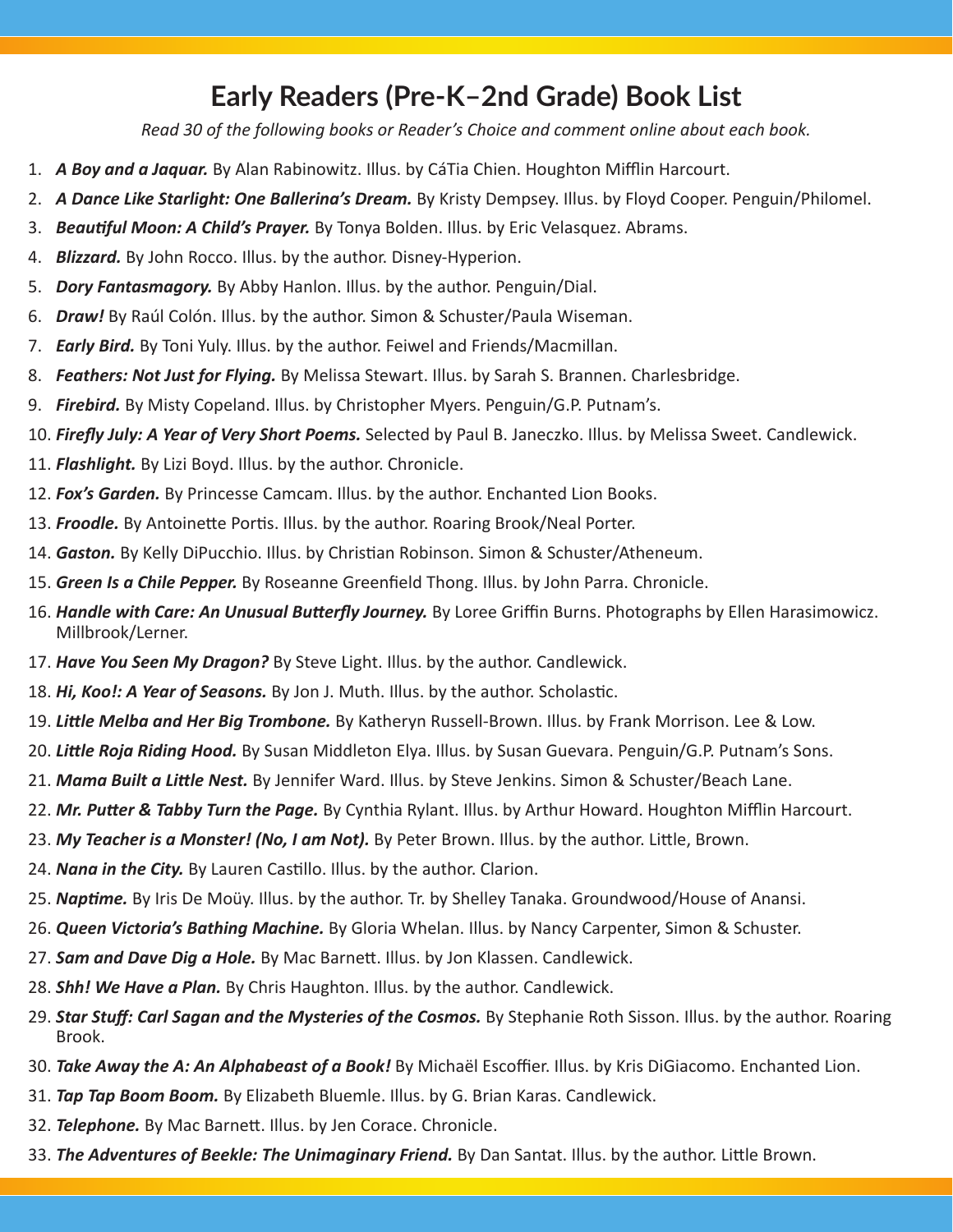## **Early Readers Book List (continued)**

- 34. *The Baby Tree.* By Sophie Blackall. Illus. by the author. Penguin/Nancy Paulsen.
- 35. *The Chicken Squad: The First Misadventure.* By Doreen Cronin. Illus. by Kevin Cornell. Simon & Schuster/ Atheneum.
- 36. *The Farmer and the Clown.* By Marla Frazee. Illus. by the author. Simon & Schuster\Beach Lane.
- 37. *The Farmer's Away! Baa! Neigh!* By Anne Vittur Kennedy. Illus. by the author. Candlewick.
- 38. *The Iridescence of Birds: A Book about Henri Matisse.* By Patricia MacLachlan. Illus. by Hadley Hooper. Roaring Brook/Neal Porter.
- 39. *The Most Magnificent Thing.* By Ashley Spires. Illus. by the author. Kids Can.
- 40. *The Noisy Paint Box: The Colors and Sounds of Kandinsky's Abstract Art.* By Barb Rosenstock, Illus. by Mary Grandpré. Knopf/Random House.
- 41. *The Pigeon Needs a Bath!* By Mo Willems. Illus. by the author. Disney-Hyperion.
- 42. *The Right Word: Roget and His Thesaurus.* By Jen Bryant. Illus. by Melissa Sweet. Eerdmans.
- 43. *The Scraps Book: Notes from a Colorful Life.* By Lois Ehlert. Illus. by the author. Simon & Schuster/Beach Lane.
- 44. *Tiny Creatures: The World of Microbes.* By Nicola Davies, Illus. by Emily Sutton. Candlewick.
- 45. *Viva Frida.* By Yuyi Morales. Illus. by the author. Roaring Brook/Neal Porter.
- 46. *Waiting Is Not Easy!* By Mo Willems. Illus. by the author. Disney-Hyperion.
- 47. *Water Rolls, Water Rises: El agua rueda, el agua sube.* By Pat Mora. Illus. by Meilo So. Tr. by Adriana Domínguez & Pat Mora. Lee & Low/Children's Book Press.
- 48. *Weeds Find a Way.* By Cindy Jenson-Elliott. Illus. by Carolyn Fisher. Simon & Schuster/Beach Lane.
- 49. *Winter Bees & Other Poems of the Cold.* By Joyce Sidman. Illus. by Rick Allen. Houghton Mifflin Harcourt.
- 50. *Work, An Occupational ABC.* By Kellen Hatanaka. llus. by the author. House of Anansi/Groundwood
- 51. *You Are (Not) Small.* By Anna Kang. Illus. by Christopher Weyant. Two Lions.

#### **Reader's Choice:**

You may substitute up to five of the titles with your choice. The choice or choices must meet the following criteria:

- You have not read it before.
- Original copyright is newer than 2013.
- It is usable in the classroom or for free reading in the classroom.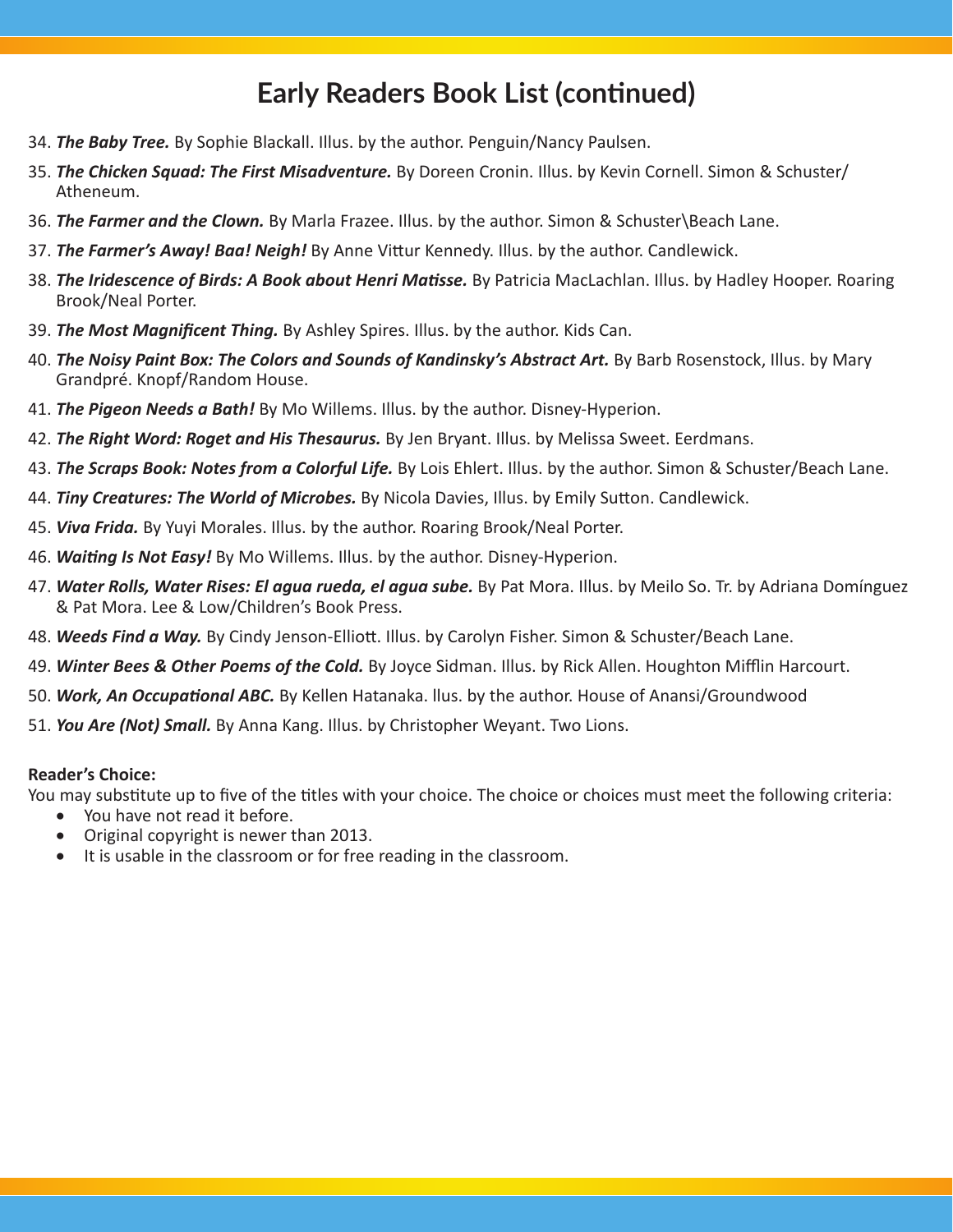## **Young Readers (Grades 3-5) Book List**

*Read 12 of the following books or Reader's Choice and comment online about each book.*

- 1. *A Moose Boosh: A Few Choice Words about Food.* By Eric-Shabazz Larkin. Readers to Eaters.
- 2. *A Snicker of Magic.* By Natalie Lloyd. Scholastic.
- 3. *Absolutely Almost.* By Lisa Graff. Penguin/Philomel.
- 4. *Angel Island: Gateway to Gold Mountain.* By Russell Freedman. Illus. Chinese poems Tr. by Evans Chan. Clarion.
- 5. *Arcady's Goal.* By Eugene Yelchin. Illus. by the author. Holt.
- 6. *Before After.* By Anne-Margot Ramstein & Matthias Arégui. Illus. by the authors. Candlewick.
- 7. *Brown Girl Dreaming.* By Jacqueline Woodson. Penguin/Nancy Paulsen.
- 8. *Chasing Cheetahs: The Race to Save Africa's Fastest Cats.* By Sy Montgomery. Photographs by Nic Bishop. Houghton Mifflin Harcourt.
- 9. *Dare the Wind: The Record-Breaking Voyage of Eleanor Prentiss and the Flying Cloud.* By Tracey Fern. Illus. by Emily Arnold McCully. Farrar/Margaret Ferguson.
- 10. *El Deafo.* By Cece Bell. Color by David Lasky. Abrams/Amulet.
- 11. *Eye to Eye: How Animals See the World.* By Steve Jenkins. Illus. by the author. Houghton Mifflin Harcourt.
- 12. *Freedom Summer: The 1964 Struggle for Civil Rights in Mississippi.* By Susan Goldman Rubin. Illus. Holiday.
- 13. *Half a Chance.* By Cynthia Lord. Scholastic.
- 14. *Harlem Hellfighters.* By J. Patrick Lewis. Illus. by Gary Kelley. Creative Editions.
- 15. *Hello, I'm Johnny Cash.* By G. Neri. Illus. by A. G. Ford. Candlewick.
- 16. *Hidden: A Child's Story of the Holocaust.* By Loïc Dauvillier. Illus. by Marc Lizano. Color by Greg Salsedo. Tr. by Alexis Siegel. First Second.
- 17. *Hope Is a Ferris Wheel.* By Robin Herrera. Abrams/Amulet.
- 18. *I Lived on Butterfly Hill.* By Marjorie Agosín. Illus. by Lee White. Simon & Schuster/Atheneum.
- 19. *Josephine: The Dazzling Life of Josephine Baker.* By Patricia Hruby Powell. Illus. by Christian Robinson. Chronicle.
- 20. *Kinda Like Brothers.* By Coe Booth. Scholastic.
- 21. *Lowriders in Space.* By Cathy Camper. Illus. by Raúl the Third. Chronicle.
- 22. *Mikis and the Donkey.* By Bibi Dumon Tak. Illus. by Philip Hopman. Tr. by Laura Watkinson. Eerdmans.
- 23. *Mysterious Patterns: Finding Fractals in Nature.* By Sarah C. Campbell. Photographs by the author and Richard P. Campbell. Boyds Mills.
- 24. *Neighborhood Sharks: Hunting with the Great Whites of California's Farallon Islands*. By Katherine Roy. Illus. by the author. Roaring Brook/David Macaulay.
- 25. *Nest.* By Esther Ehrlich. Random House/Wendy Lamb.
- 26. *Once Upon an Alphabet.* By Oliver Jeffers. Illus. by the author. Penguin/Philomel.
- 27. *Rain Reign.* By Ann M. Martin. Feiwel and Friends/Macmillan.
- 28. Separate Is Never Equal: Sylvia Mendez & Her Family's Fight for Desegregation. By Duncan Tonatiuh. Illus. by the author. Abrams.
- 29. *Sisters.* By Raina Telgemeier. Illus. by the author. Scholastic/Graphix.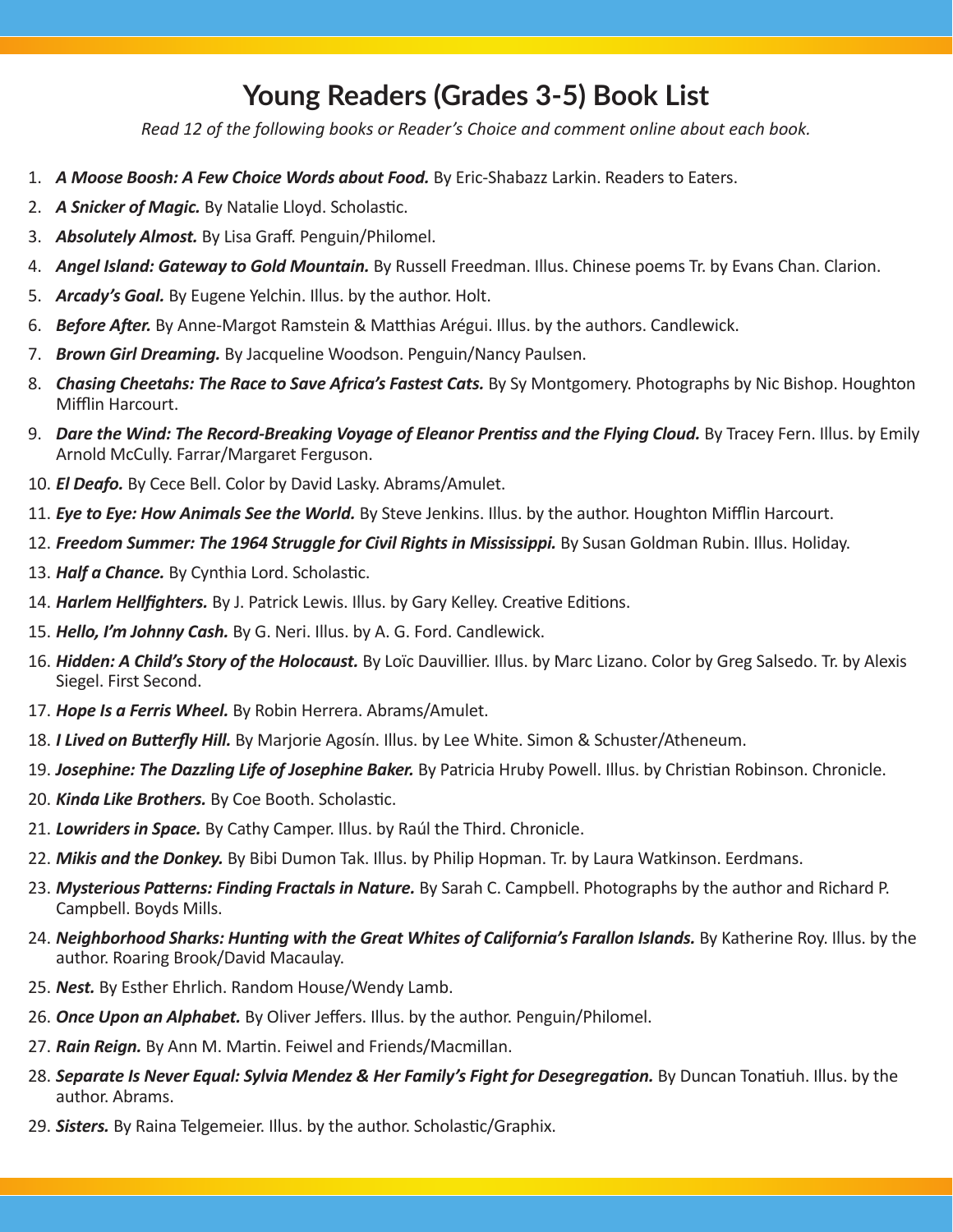## **Young Readers Book List (continued)**

- 30. *Take Away the A: An Alphabeast of a Book!* By Michaël Escoffier. Illus. by Kris DiGiacomo. Enchanted Lion.
- 31. *The Boundless.* By Kenneth Oppel. Simon & Schuster.
- 32. The Case of the Vanishing Little Brown Bats: A Scientific Mystery. By Sandra Markle. Illus. Millbrook.
- 33. *The Fourteenth Goldfish.* By Jennifer L. Holm. Random House.
- 34. *The Great Greene Heist.* By Varian Johnson. Scholastic/Arthur A. Levine.
- 35. *The Luck Uglies.* By Paul Durham. Illus. by Pétur Antonsson. HarperCollins.
- 36. *The Misadventures of the Family Fletcher.* By Dana Alison Levy. Random House/ Delacorte.
- 37. *The Red Pencil.* By Andrea Davis Pinkney. Illus. by Shane W. Evans. Little, Brown.
- 38. *The Right Word: Roget and His Thesaurus.* By Jen Bryant. Illus. by Melissa Sweet. Eerdmans.
- 39. *The Scraps Book: Notes from a Colorful Life.* By Lois Ehlert. Illus. by the author. Simon & Schuster/Beach Lane.
- 40. *The Turtle of Oman.* By Naomi Shihab Nye. HarperCollins/Greenwillow.
- 41. *The Whispering Town.* By Jennifer Elvgren. Illus. by Fabio Santomauro. Kar-Ben.
- 42. *The Witch's Boy.* By Kelly Barnhill. Algonquin/Workman.
- 43. *Three Bird Summer.* By Sara St. Antoine. Candlewick.
- 44. *Under the Egg.* By Laura Marx Fitzgerald. Penguin/Dial.
- 45. *West of the Moon.* By Margi Preus. Abrams/Amulet.

#### **Reader's Choice:**

You may substitute up to four of the titles with your choice. The choice or choices must meet the following criteria:

- You have not read it before.
- Original copyright is newer than 2013.
- • It is usable in the classroom or for free reading in the classroom.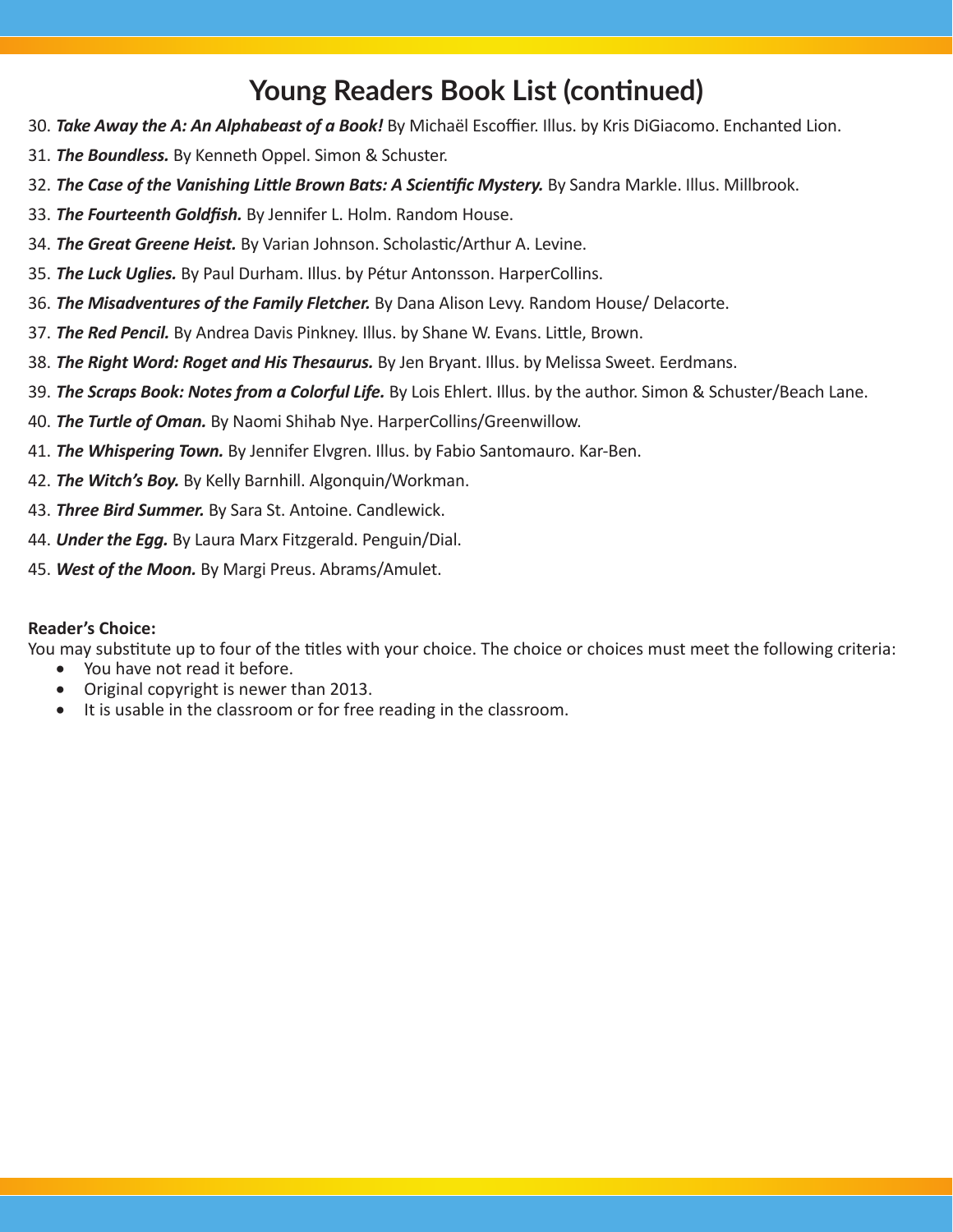## **Middle Readers (Grades 6-8) Book List**

*Read 10 of the following books or Reader's Choice and write a comment online about each book.*

- 1. *A Time to Dance.* By Padma Venkatraman. Penguin/Nancy Paulsen.
- 2. *Because They Marched: The People's Campaign for Voting Rights That Changed America.* By Russell Freedman. Illus. Holiday.
- 3. *Caminar.* By Skila Brown. Candlewick.
- 4. *How I Discovered Poetry.* By Marilyn Nelson. Illus. by Hadley Hooper. Penguin/Dial.
- 5. *Nine Open Arms.* By Benny Lindelauf. Illus. by Dasha Tolstikova, Tr. by John Nieuwenhuizen. Enchanted Lion.
- 6. *Portraits of Hispanic American Heroes.* By Juan Felipe Herrera. Illus. by Raúl Colón. Penguin/Dial.
- 7. *Revolution: The Sixties Trilogy, Book Two.* By Deborah Wiles. Scholastic.
- 8. *Take Away the A: An Alphabeast of a Book!* By Michaël Escoffier. Illus. by Kris DiGiacomo. Enchanted Lion.
- 9. *The Crossover.* By Kwame Alexander. Houghton Mifflin Harcourt.
- 10. **The Family Romanov: Murder, Rebellion & the Fall of Imperial Russia.** By Candace Fleming. Illus. Schwartz & Wade/Random House.
- 11. *The Night Gardener.* By Jonathan Auxier. Abrams/Amulet.
- 12. **The Port Chicago 50: Disaster, Mutiny, and the Fight for Civil Rights.** By Steve Sheinkin. Illus. Roaring Brook.
- 13. *The Right Word: Roget and His Thesaurus.* By Jen Bryant. Illus. by Melissa Sweet. Eerdmans.
- 14. *The Scraps Book: Notes from a Colorful Life.* By Lois Ehlert. Illus. by the author. Simon & Schuster/Beach Lane.
- 15. *This One Summer.* By Mariko Tamaki. Illus. by Jillian Tamaki. First Second.

#### **Reader's Choice:**

You may substitute up to three of the titles with your choice. The choice or choices must meet the following criteria:

- You have not read it before.
- • Original copyright is newer than 2013.
- It is usable in the classroom or for free reading in the classroom.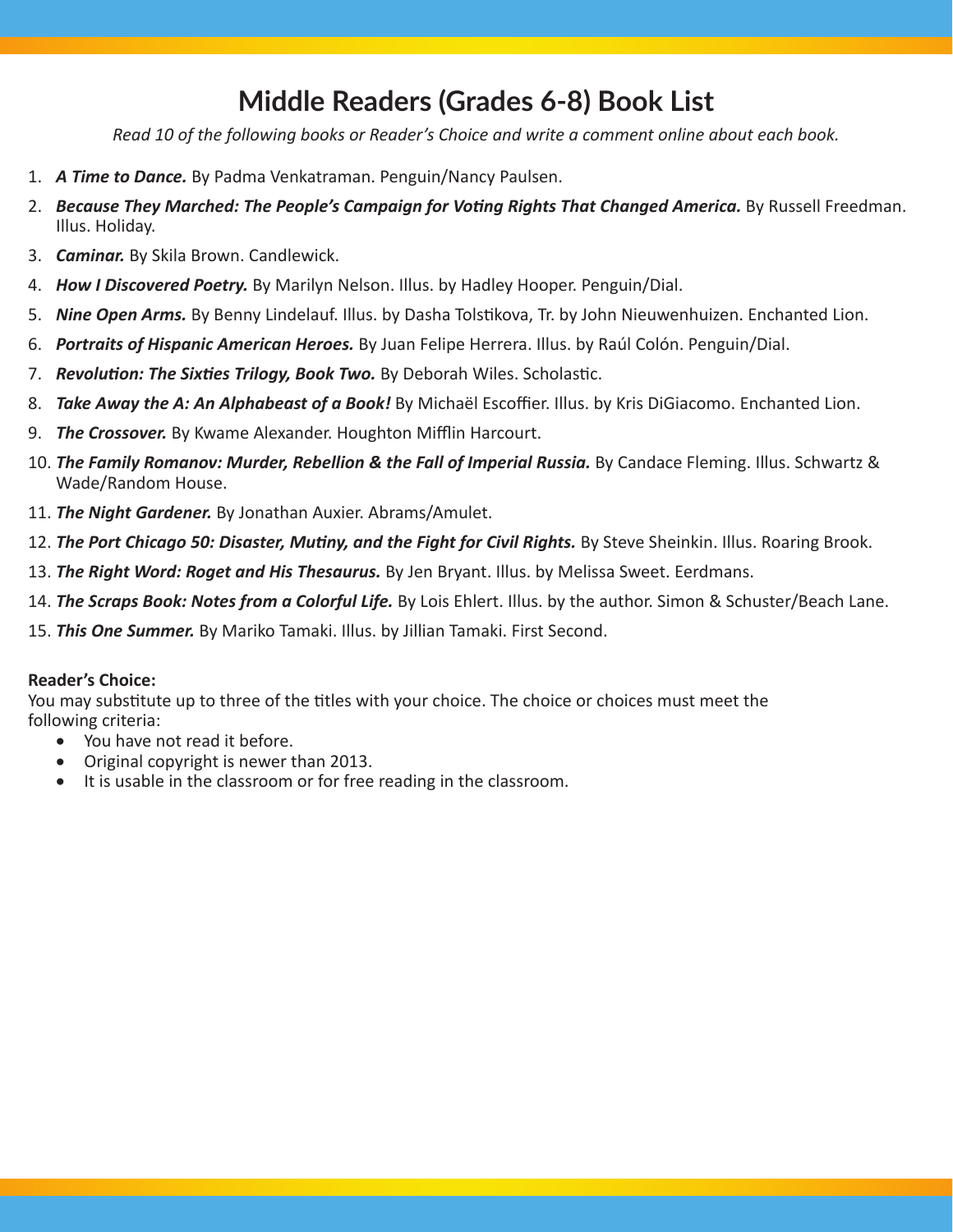# **Young Adult Book List**

*Read 8 of the following books or Reader's Choice and write a comment online about each book.*

- 1. *All the Truth That's in Me.* By Julie Berry. Penguin/Viking Juvenile.
- 2. *Better Nate Than Ever.* By Tim Federle. Simon & Schuster/Simon & Schuster Books for Young Readers.
- 3. *Eleanor & Park.* By Rainbow Rowell. Macmillan/St. Martin's Griffin.
- 4. *Far Far Away.* By Tom McNeal. Random House/Knopf Books for Young Readers.
- 5. *Freakboy.* By Kristin Elizabeth Clark. Macmillan/Farrar, Straus, and Giroux.
- 6. *Golden Boy.* By Tara Sullivan. Penguin/Putnam Juvenile.
- 7. *Midwinterblood.* By Marcus Segwick. Macmillan/Roaring Brook Press.
- 8. *Out of the Easy.* By Ruta Sepetys. Penguin/Philomel.
- 9. *Rose Under Fire.* By Elizabeth Wein. Disney-Hyperion.
- 10. *Take Away the A: An Alphabeast of a Book!* By Michaël Escoffier. Illus. by Kris DiGiacomo. Enchanted Lion.
- 11. *The Right Word: Roget and His Thesaurus.* By Jen Bryant. Illus. by Melissa Sweet. Eerdmans.
- 12. *The Scraps Book: Notes from a Colorful Life.* By Lois Ehlert. Illus. by the author. Simon & Schuster/Beach Lane.
- 13. *Winger.* By Andrew Smith. Illus. by Sam Bosma. Simon & Schuster/Simon & Schuster Books for Young Readers.
- 14. *17 and Gone.* By Nova Ren Suma. Dutton Books.
- 15. *All Our Pretty Songs.* By Sarah McCarry. St. Martin's Griffin.

## **Reader's Choice:**

You may substitute up to three of the titles with your choice. The choice or choices must meet the following criteria:

- You have not read it before.
- Original copyright is newer than 2013.
- It is usable in the classroom or for free reading in the classroom.